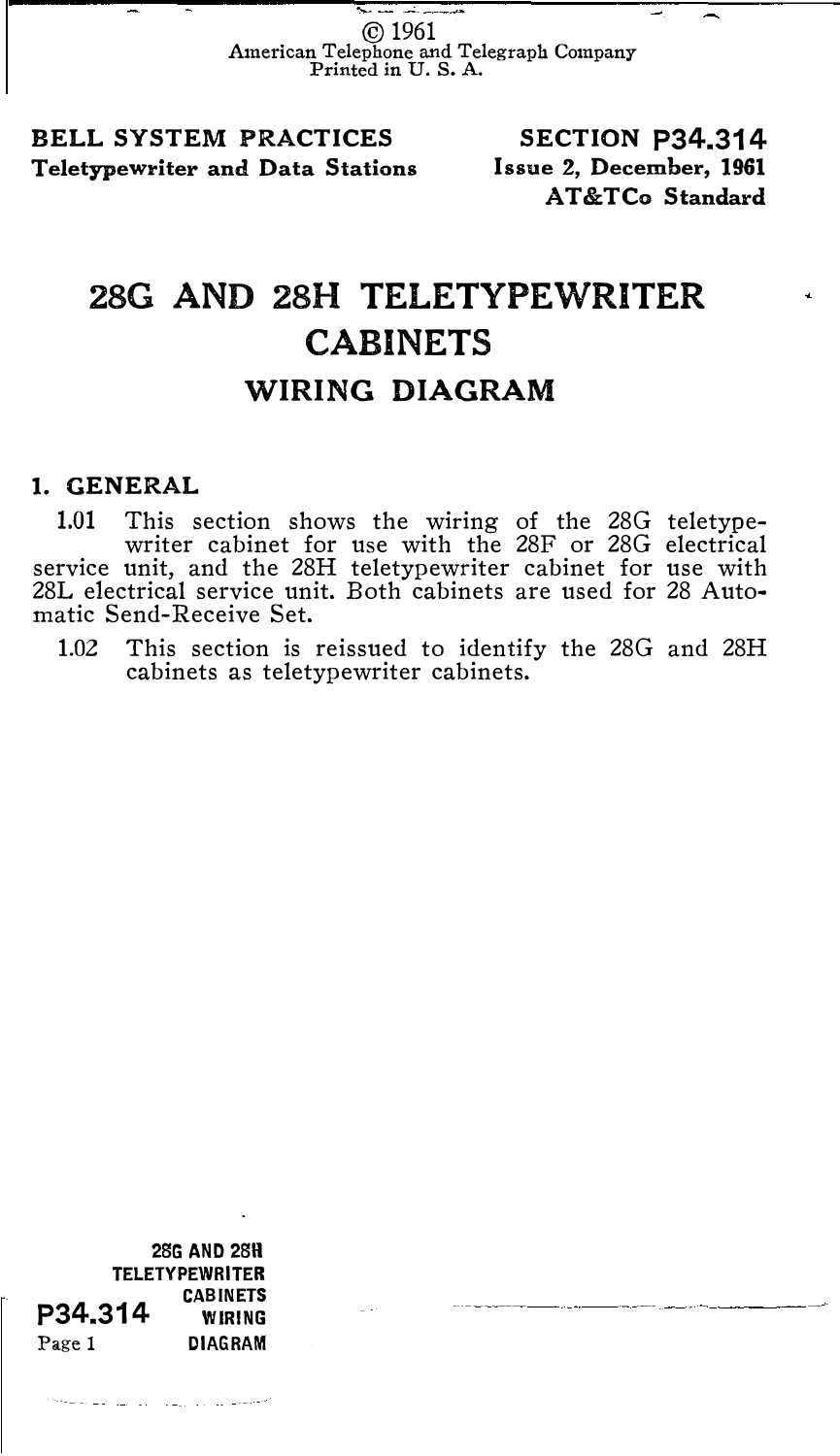

28G Teletypewriter Cabinet